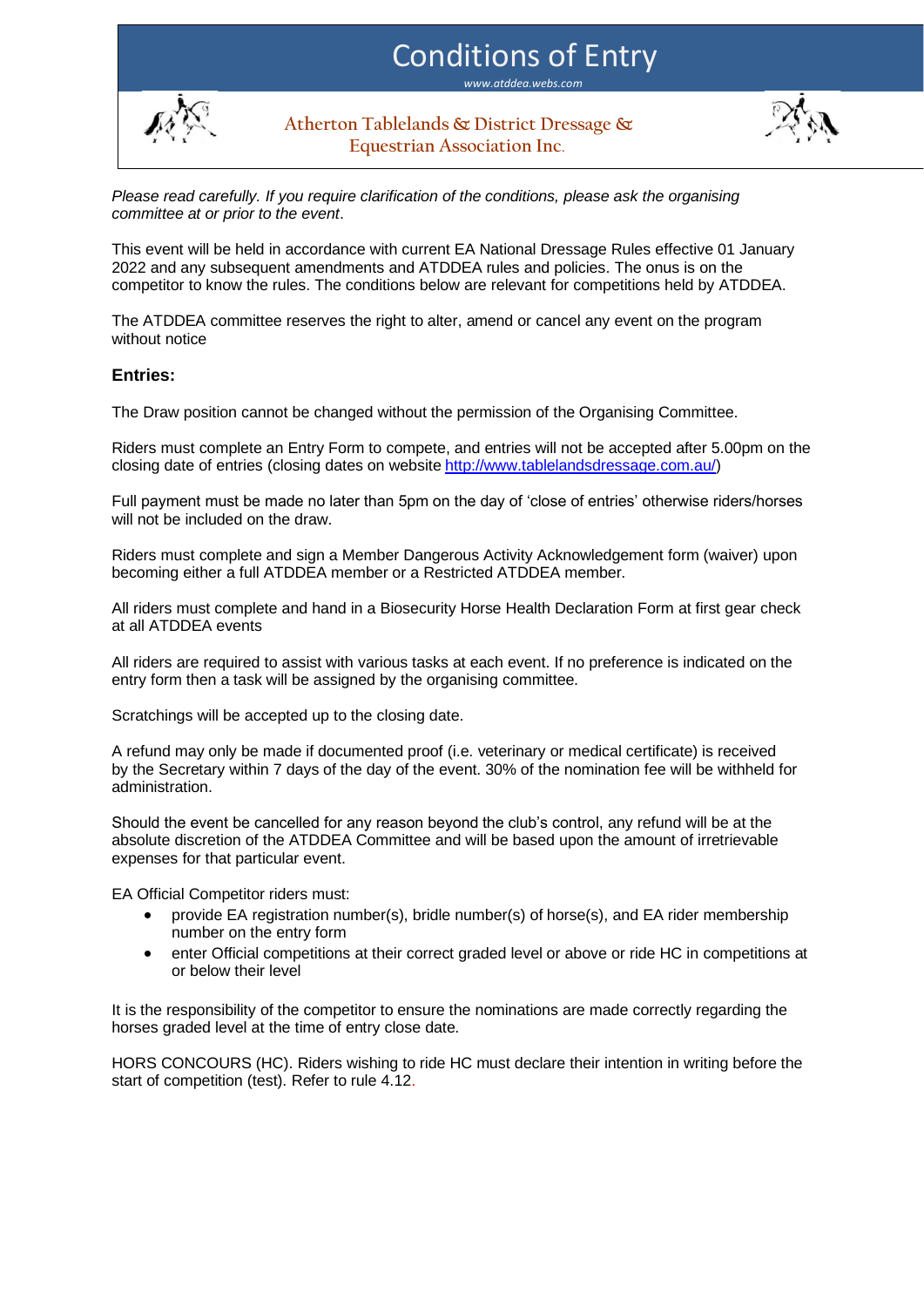## **Competitions:**

## **1. Competitions:**

- **Official Competitive** competitions: Open to all EA Competitor members. Official competitions attract grading points
- **Closed Restricted** competitions are open to ATDDEA members

## **2. Horses/Ponies EA registration:**

- **Official Competitive** competitions are open to horses or ponies with EA full horse registration. Please indicate on the entry form if your horse is a pony.
- **Closed Restricted events:** EA horse registration is not compulsory (but encouraged).

One rider per horse for the entire event. Refer to rule 4.2g

Where a competition is shown as an Open competition both junior and seniors riders are eligible to enter

Riders may not compete in senior and junior competitions on the same horse.

Riders must have a gear check before or after each test, if no gear check riders will be eliminated.

Horses may only compete in 2 consecutive levels; Prelim/Novice, Novice/Elem. etc. (Exception is Open Warm up Preparatory Test). Refer to rule 4.8.1c

Horses in Preliminary to Advanced competitions may only enter and compete in a maximum of three tests per day. Refer to rule 4.8.1c

Open Warm-Up Preparatory Competitions are open to seniors competing at levels from Preliminary to Advanced. Tests will be scored, ribbons to 6th place and no prize money.

Official riders must ride HC in the Open Warm up Preparatory tests.

Test Calling is allowed unless otherwise specified.

For Official Competitive competitors bridle numbers (2) - one on either side of the horse, must be clearly displayed so that the judge can identify the rider when riding in front of the judges' vehicle. Official tests: Riders are not required to stop at the judge's car.

Horses entered for Official Competitive competitions can compete in Closed Restricted Club competitions one level above Official level. (Only 2 consecutive levels per event with exemption of Open Warm up Preparatory test). This does not apply to juniors.

Horses in FEI competitions may only enter and compete in 2 FEI per day including Freestyle.

Pony Dressage and Amateur Rider entrants will be grouped together either at the beginning or the end of a competition and will receive separate Pony results and awards.

Stallions will only be accepted on the grounds under the current EA Stallion Safe Practice Guidelines for identification and must wear the EA stallion identification at all times – see guidelines on the EA website. [http://www.equestrian.org.au/.](http://www.equestrian.org.au/)

Freestyle competitions (when offered) are open to Junior and Senior riders and are graded Novice to Advanced as per EA 2019 Dressage Tests. Preliminary club tests may be offered.

Prix Caprilli competitions (when offered) are open to Junior and Senior riders. These club tests are graded Preliminary to Novice. Test papers will be available upon request.

Random swabbing may take place at any event. A reminder for all competitors to have their horse's EA registration papers with them at all times at EA events. If approached by an Official Steward/Vet Officer of the day, the competitor or the person responsible for the horse must allow samples to be taken from their horse for drug testing.

Prize money and ribbons will be awarded at a presentation after the scoring is completed on each day or if otherwise stated on the draw.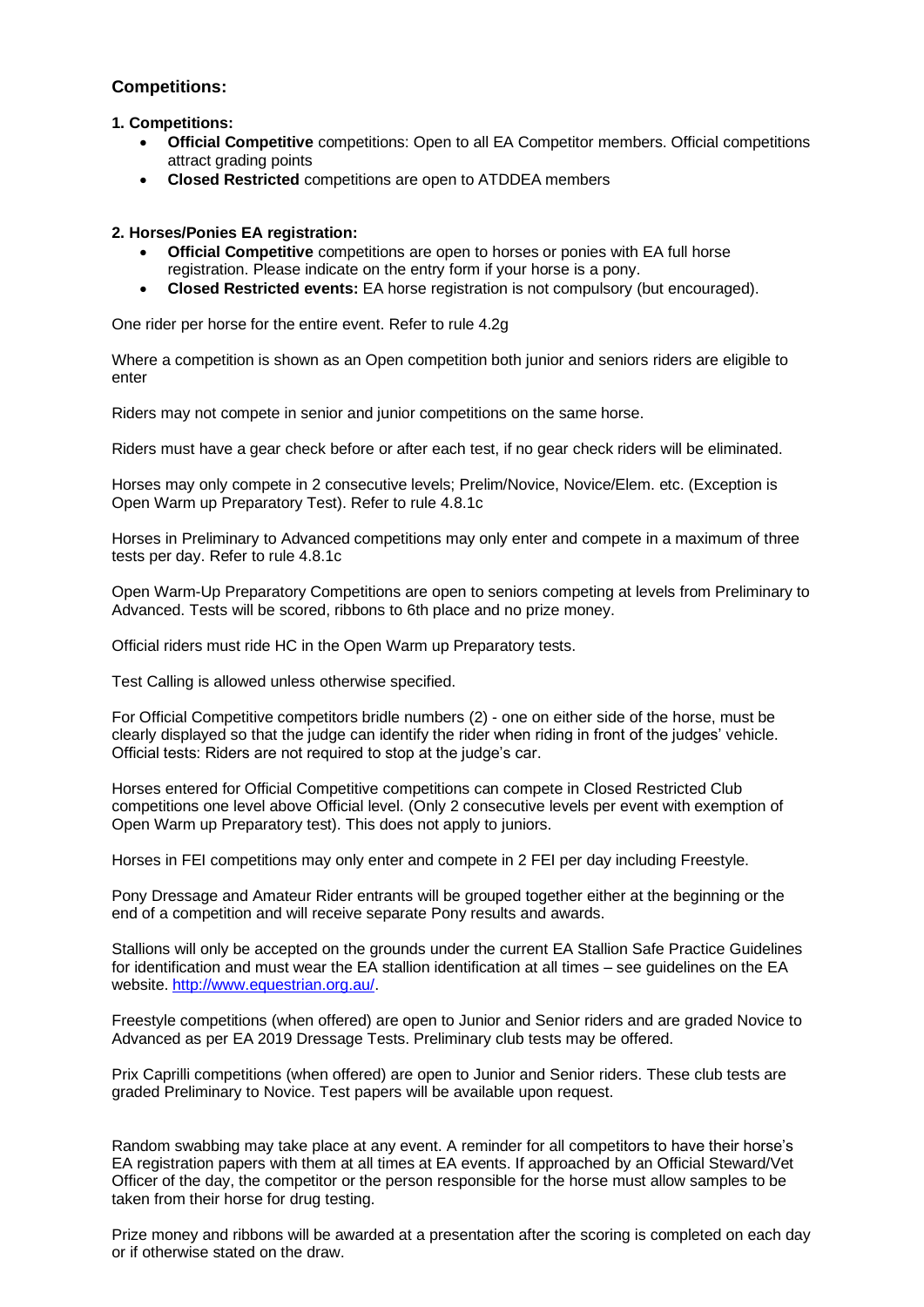#### **Junior Categories:-**

- **Age group category: 12 and Under Competitions**: riders must be 12 years of age or under as at 1st January of the current year.
- **Junior competitions:** riders must be 16 years and under as at 1<sup>st</sup> January of the current year.

#### **Youth Competitions**

• Youth Rider competitions will be offered at ATDDEA Championships for Closed Restricted riders. Riders must be under 20 years & under as at 1<sup>st</sup> January of the current year.

Junior Preparatory Tests: open to Junior riders at all levels. This test will be scored, ribbons to 6th place and no prize money.

Junior riders competing in Open competitions are required to pay the Open entry fee.

#### **IQ (Interschool Queensland)**

All Official classes from Prelim to Inter 1 and Closed Restricted classes can be used as IQ Qualifiers. IQ riders are eligible to enter these classes and their results will be submitted as IQ qualifiers. Riders must be EA Junior Members and Horses must have EA Base Horse Registrations. The OC will allocate on the draw an IQ horse/rider combination bridle number for each competition. You will need to use this bridle number for all classes at that competition.

## **Dress, Saddlery & Equipment**

It is the competitor's responsibility to ensure all dress, saddlery and equipment complies with EA Dressage rules (Refer to section 5).

Competitors must wear long, short or sleeveless shirts (ratcatcher or collared). Stock to be worn with a ratcatcher and tie with collared shirt.

Official Competitive competitors must comply with the dress code as per EA current rules and regulations.

All competitors are required to present for a gear check prior to or immediately following each ridden test. You cannot dismount or leave the main ring after a gear check, if you do you will be required to present for another gear check.

## **Vaccinations**

ATDDEA recommends that horse vaccinations for Strangles and Tetanus are up to date and we suggest owners vaccinate against the Hendra Virus. See [http://www.daff.qld.gov.au/animal](http://www.daff.qld.gov.au/animal-industries/animal-health-and-diseases/a-z-list/hendra-virus/general-information)[industries/animal-health-and-diseases/a-z-list/hendra-virus/general-information](http://www.daff.qld.gov.au/animal-industries/animal-health-and-diseases/a-z-list/hendra-virus/general-information)

## **Activities on the grounds**

A map of the grounds can be found on the ATDDEA website see http://www.tablelandsdressage.com.au/

Riders must be familiar with the ATDDEA Risk Management Plan see <http://www.tablelandsdressage.com.au/>

Etiquette for the competition & warm-up arenas shall be observed at all times as per Section 11.10.2 of the EA Dressage rules.

Warm-up will be allowed in the two back arenas or in the main ring prior to gear check. Once you have had a gear check you cannot leave the main ring, if you do you will be required to present for another gear check. Refer to Annex F.10.2

Lunging is allowed in the bull ring at 15 minutes intervals or out the back of Kerribee Park. Lunging is not allowed on the warm up/competition arenas